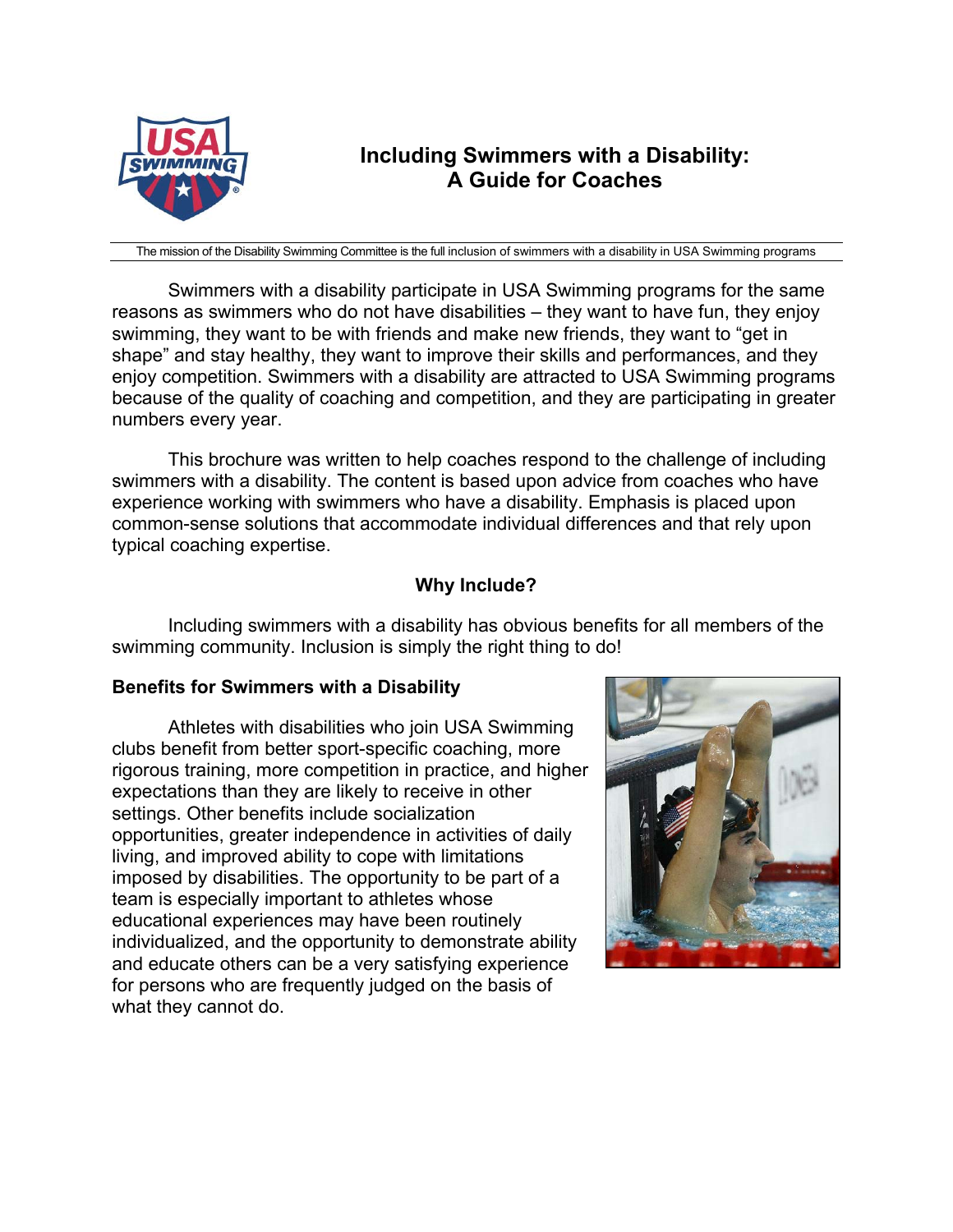## **Benefits for Other Swimmers**

The whole team benefits from inclusion of swimmers with disabilities. New friendships and experiences enrich the lives of every member of the team. In addition, swimmers who do not have disabilities learn to appreciate the concept of focusing on abilities rather than limitations. They observe the similarities between themselves and their teammates who have disabilities, such as common motives for swimming, shared performance goals, and similar responses to training regimens. Some coaches report that including athletes with disabilities increases motivation and decreases negative talk or complaints by other swimmers during practice.

## **Benefits for the Coach**

Coaches hone their skills with respect to communicating with athletes, teaching sports techniques, and modifying activities and equipment. Another benefit for coaches who include athletes with disabilities is the possibility of being selected to coach at camps and competitions for athletes with disabilities.

#### **Benefits for the Club**

In some cases, sports programs that include athletes with a disability may realize increased publicity and support. Clubs that implement inclusion may experience benefits such as reduced rental costs and increased program time at facilities that comply with the Americans with Disabilities Act (http://www.ada.gov). Similarly, external funding such as sponsorship support and small grants may be easier to obtain.

#### **How to Include**

The USA Swimming rule book (Article 105) defines disability as "a permanent physical or cognitive impairment that substantially limits one or more life activities." This definition encompasses swimmers who are deaf and hard of hearing; swimmers who are blind; swimmers with cognitive disabilities; and swimmers with physical disabilities such as amputations, cerebral palsy, dwarfism, spinal injury, or other mobility impairments. The advice provided in this brochure focuses on common-sense adaptations to coaching methods that will help coaches accommodate swimmers with any of these disabilities.

## **Get to Know the Swimmer**

How should a coach respond when a swimmer with a disability asks to join the club or moves up into a new practice group? First, embrace the challenge. The most important ingredients for successful inclusion are an open mind, common sense, and a willingness to try. Inclusion may require extra effort by the coach, especially during the swimmer's first few weeks with the club, but the rewards to the coach and swimmers outweigh the extra effort.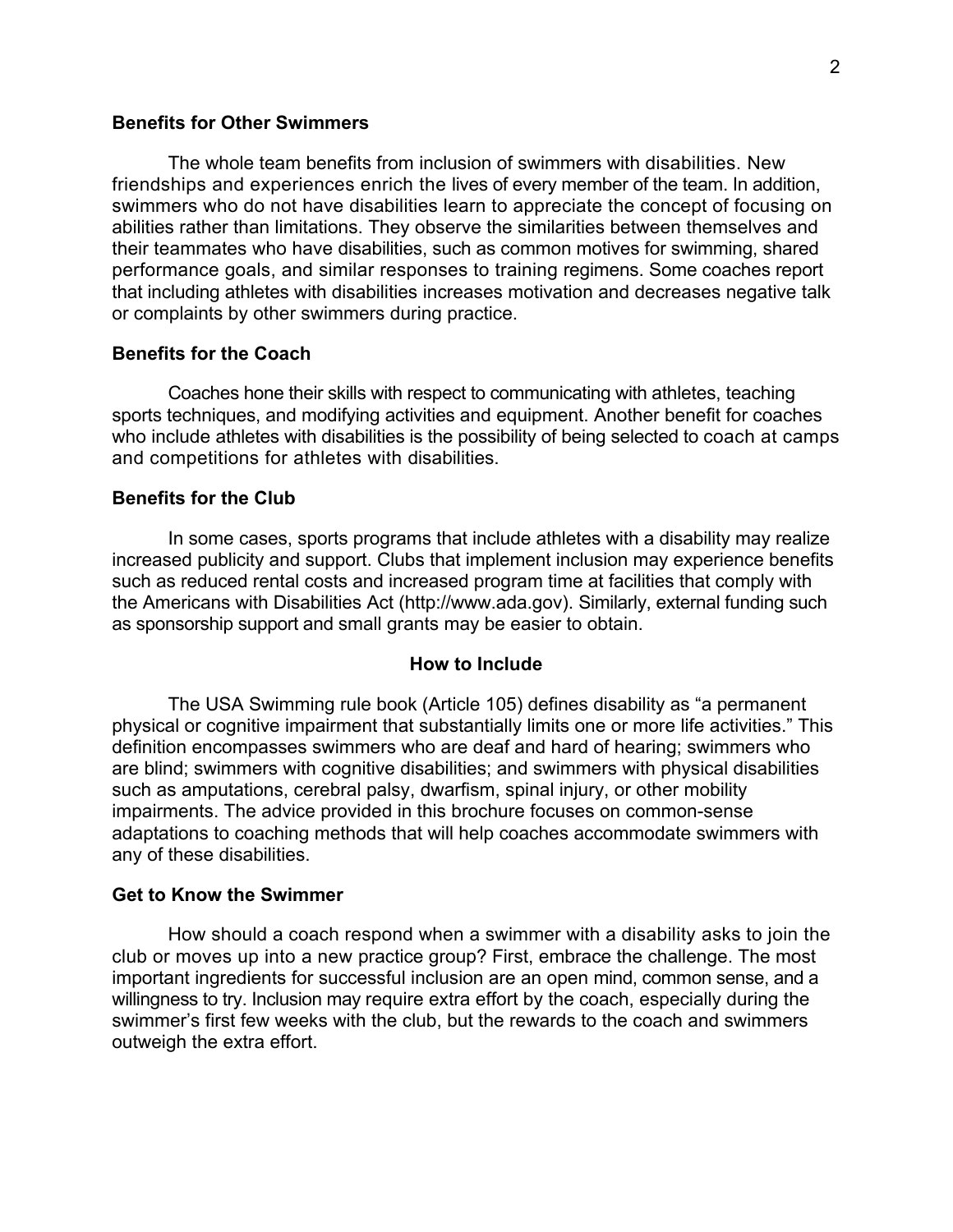*"All of us are capable of learning. We developed our knowledge in coaching through experience and we can develop skills in this area over time as well."* Terry Maul, Coach, Area Tallahassee Aquatic Club

Second, get to know the athlete. Focus on the individual, not the disability. Meet with the swimmer to discuss his/her abilities and goals. Watch the athlete swim and experiment with different stroke techniques.

## *"I liked the fact that he never, from the day I walked in the pool, he never looked at me as a person in a chair, he looked at me as a swimmer."* Aimee Bruder, Paralympic swimmer

Third, seek advice from experienced coaches about ways to accommodate the athlete. Methods of coaching swimmers with a disability are usually not covered extensively in swimming textbooks or coaching clinics, so experienced coaches often are the best source of ideas. Although how-to-coach information is somewhat limited, information about disabilities and physical activity is readily available in most libraries and via the internet.

## **Have the Same Expectations**

Coaches should have the same general expectations for swimmers with a disability as for their teammates. All swimmers should be expected to comply with team rules and policies, demonstrate a good work ethic, and exhibit good sportsmanship. All swimmers should contribute to the team by supporting their teammates and helping with team activities. Conversely, the swimmer with a disability should enjoy the same opportunities as other swimmers, such as promotion to a more advanced practice group, participation in meets, and participation in team social events.

*"I felt the best way to work with the athletes was to treat them the same as the other swimmers."* Peter Banks, Coach, Brandon Blue Wave

#### **Adapt Start, Turn, and Stroke Techniques**

Most coaches already have the expertise, creativity, and common sense needed to modify start, turn, and stroke techniques for swimmers with a disability. The principles of biomechanics are universal and apply to all swimmers. Resistance training can help all swimmers to develop better muscular strength and endurance. Training equipment such as kickboards, pull buoys, and fins help all swimmers to isolate or emphasize certain movements. Disability-specific suggestions are presented in the following paragraphs.

*"The basic principles of swimming – body position, balance, rhythm, flotation, resistance, and speed – apply to everyone and everything in the water. Coaching a disabled swimmer heightens a coach's awareness of these fundamentals, which benefits all of their swimmers."* Marie Cook, Coach, Butte Tarpons Swim Team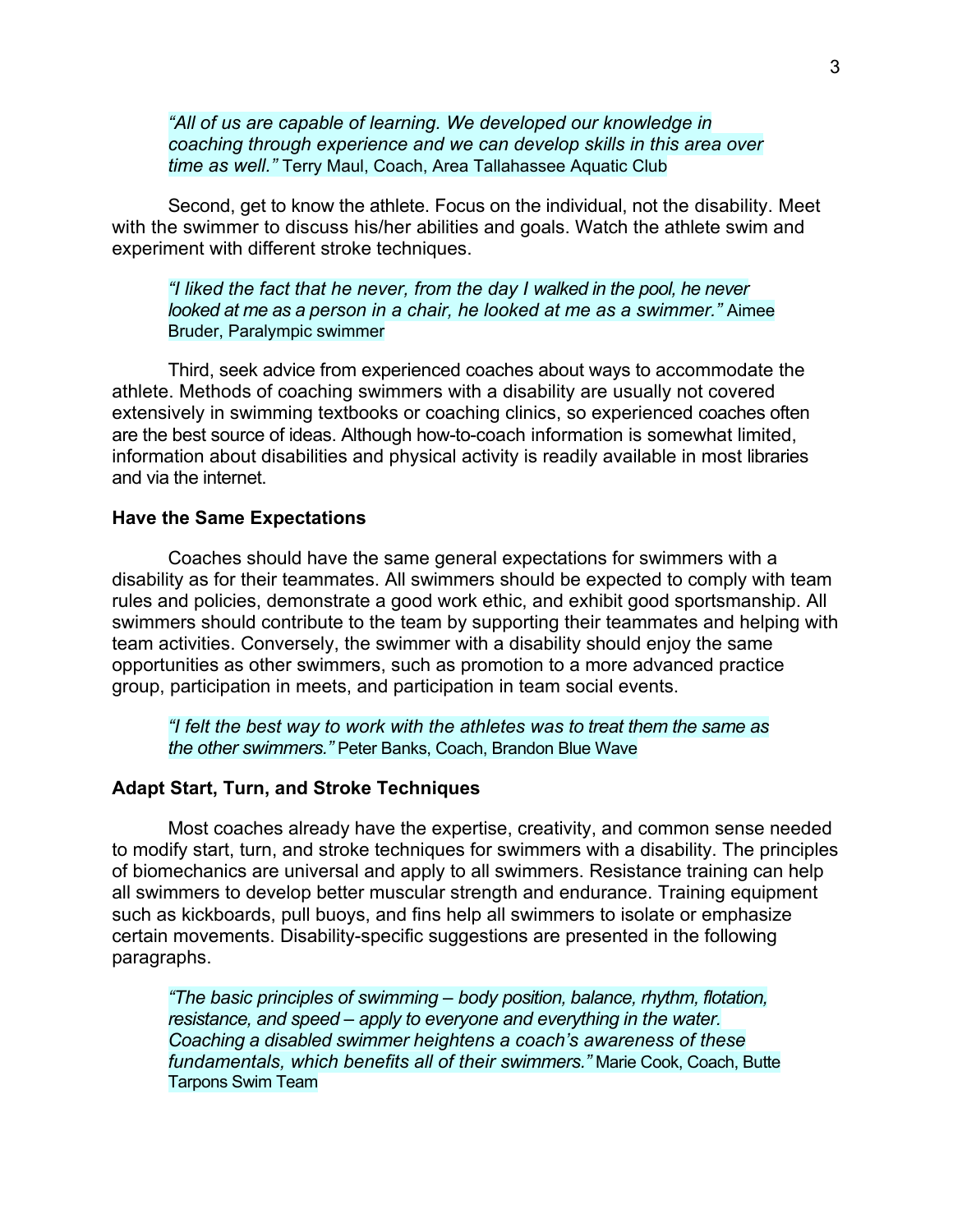- *Swimmers who are deaf*. Swimmers who are deaf have the physical ability to correctly perform strokes, turns, and starts. Coaches should use frequent demonstrations and should ask the swimmer to repeat the desired motions to insure understanding of correct techniques. Also, remember to teach the athlete to use a strobe light as a starting signal.
- *Swimmers who are blind*. Vision loss may affect swimming techniques in several ways: (a) it is often more difficult to learn a physical skill through verbal instruction than by demonstrations; (b) many blind swimmers are unable to use vision to determine proper head and body positions while swimming; (c) some blind swimmers are reluctant to move their hands and arms away from the torso; and (d) blind swimmers need ways to know when they are approaching the end of the pool. Coaches should use rich verbal descriptions during demonstrations and videotapes. Move the athlete's body through the desired movements when teaching stroke, start, or turn techniques. Teach the swimmer to use stroke counts to estimate the length of the pool. Experiment with different methods for notifying the swimmer of an impending turn or finish. A touch on the leg or foot can be used to notify the swimmer to start his/her leg of a relay swim. It is important for tappers to hone their skills at practices in order to mold a successful partnership.
- *Swimmers with cognitive disabilities*. Swimmers with cognitive disabilities generally have the physical ability to perform strokes, turns, and starts using correct technique. However, coaches will need to give extra attention to principles of motor learning, especially when introducing new skills. Use simple one-part or two-part directions, demonstrate correct movements, introduce new skills gradually, and review instructions frequently.
- *Swimmers with amputations*. Arm or leg amputations might contribute to problems with balance and body roll while swimming, and might affect the swimmer's ability to generate uninterrupted propulsion. Therefore, coaches must be creative when applying principles of biomechanics for these swimmers. Some examples of coaching solutions include teaching swimmers with single-leg amputations to center their kick behind the body rather than the sameside hip, or to use a four-beat kick in backstroke, kicking twice to the right side then twice to the left side. Swimmers with leg amputations might also require alternate positions on the starting blocks. Swimmers with arm amputations must be careful to maintain simultaneous limb movements and level shoulder positions when swimming breaststroke or butterfly. Use of equipment such as fins, hand paddles, and pull buoys can help swimmers with amputations to develop better stroke technique, as well as to keep up with other swimmers during practice sessions.

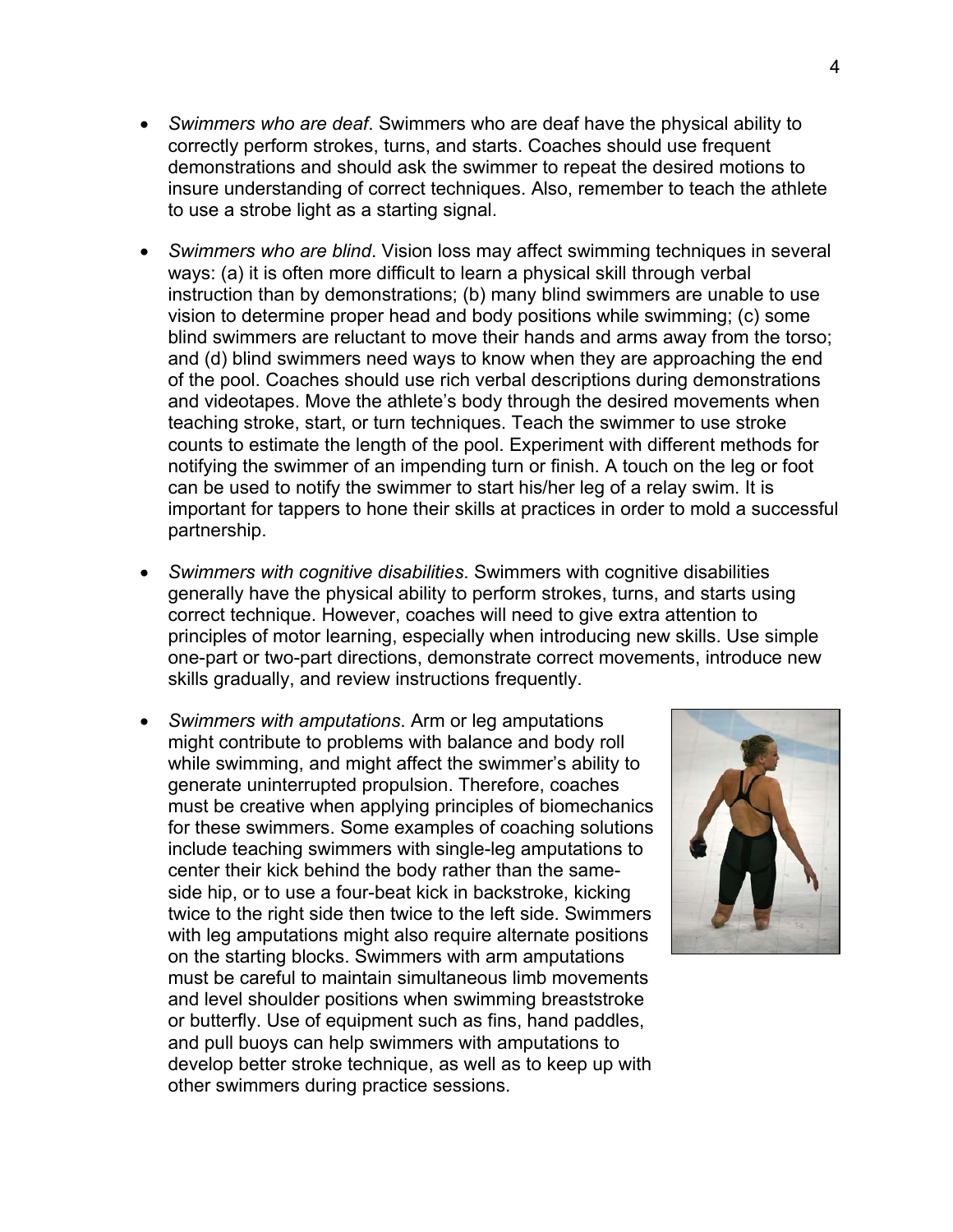- *Swimmers with dwarfism*. The most common form of dwarfism is characterized by short arms and legs in relationship to the head and torso. Short arm and leg length affect the swimmer's ability to generate propulsion, and overall short stature and body shape contribute to greater drag when swimming. In addition, some dwarf swimmers have limitations to range of motion, especially in the elbows, hips, and knees. Body roll, distance per stroke, and pulling under the center of gravity are especially important elements of stroke technique for dwarf swimmers. A high stroke rate in comparison to their longer-limbed peers usually is necessary.
- *Swimmers with neurological conditions*. Swimmers with disabilities such as cerebral palsy, stroke, and head injury have difficulty coordinating and controlling their movements. The more severe the disability, the more likely that these swimmers will also experience limitations in functional range of motion. The coach's goal should be to help the swimmer achieve greater motor control and greater flexibility. Visualization is an effective practice method for many swimmers with neurological disabilities, especially when used in combination with demonstrations or videotapes. Instruction is often more effective when the swimmer's body is moved through the correct motions. Coaches should use resistance training such as bands, stretch cords, or hand paddles to help the swimmer develop a better feel for the desired movements. Repetition (more than required for other swimmers), either through dry land work or swimming drills, will help the swimmer to learn practice good technique. When leg function is severely limited, the coach and swimmer should experiment to determine whether it is better to swim without kicking, and when one side of the swimmer's body is severely affected, it might be preferable to swim with only the right or left side. Remember that officials are instructed to judge body parts that are used while swimming.
- *Swimmers with spinal injuries and other mobility impairments*. Typical stroke technique problems for swimmers with little or no ability to kick include difficulty with horizontal and lateral body positions, inadequate shoulder roll, a truncated arm pull characterized by a short deep catch and a short weak finish, a wide straight pulling pattern often with dropped elbows, a wide arm recovery, and early breathing. Compromised arm and trunk strength and mobility for swimmers with higher-level spinal injuries may exacerbate these stroke technique problems. Regardless of the severity of disability, these problems can be minimized with good coaching. Pull-buoys or other leg floats help swimmers to complete longer more intense practice sets. Practice sets that require swimmers to use their legs, when possible, help to maintain residual leg function and may eventually improve stroke technique. If the kick will be used in competition, it must be legal. Try to include low or non-functioning limbs in swim or dry land movements. Even though the swimmer may not develop sufficient movement to perform a legal stroke, such exercise may lead to increased use of those limbs for activities of daily living. Although a variety of in-water, on-deck, and on-the-block starting positions are allowable, many swimmers with spinal injuries and leg dysfunction can learn to perform effective sitting or standing dives.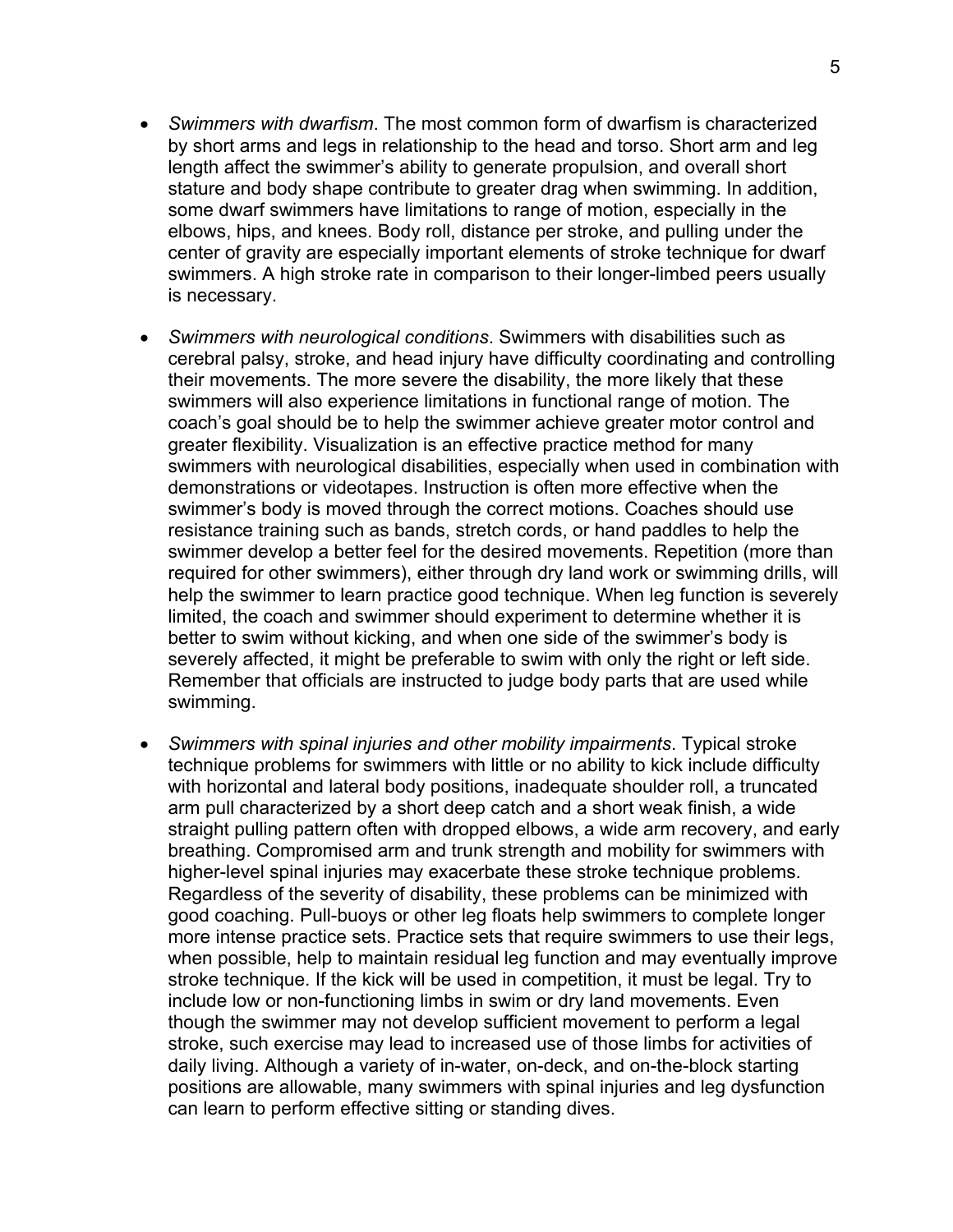#### **Modify Swimming Practices**

Coaches shoulder considerable responsibility for making inclusion work. When they develop positive relationships with swimmers who have a disability, they serve as models for teammates and other members of the swimming community. Coaches are also responsible for resolving many of the logistical challenges related to inclusion, such as finding lane space and providing disability accommodations. More importantly, coaches make a major contribution to the athlete's development and success in the sport by adapting practice sets as needed and including the swimmer in ancillary activities such as weight training and mental training.

All swimmers need personal attention and instruction from the coach to develop their talents as athletes. Some coaches (and parents) are concerned that inclusion of swimmers with a disability may take time and attention away from other swimmers; however, this is not usually true. If the swimmer with a disability is placed in an appropriate training group, there is no need for a substantial shift in the coach's attention to that one swimmer. And all swimmers in the practice group are likely to benefit when the coach provides disability accommodations such as frequent demonstrations or more comprehensive verbal instructions.

*"Giving time and attention is what we are supposed to be doing with all children. Some require more than others. It's our job to find a way to meet the need."* Terry Maul, Coach, Area Tallahassee Aquatic Club

Finding lane space to accommodate a swimmer with a disability may be a challenge, especially for coaches of clubs with a large membership roster. Consider different practice group placements for the swimmer with a disability – with same-aged swimmers, same-speed swimmers, same-ability swimmers, or a combination of placements. Your goal should be to identify the most enabling environment for the swimmer. Instruct swimmers in workout etiquette. Swimmers with a disability who are slower than their teammates can become "speed bumps" in practice if they don't learn how to circle swim, pass and be passed, and clear the path at turns and finishes.

*"Find a way. We make lane space for the swimmer with an earache or broken arm who needs to kick for 6 weeks, we can certainly find space for a swimmer with a permanent disability."* P.J. Keller, Coach, Parkway Swim **Club** 

Some swimmers with a disability have the ability and speed to participate in practices without accommodations, and some will be leaders in practice. However, in other cases coaches will need to modify practice sets to help the swimmer achieve his/her goals and to maximize use of lane space.

• *Use the same principles of conditioning that you would use for any swimmer*. Consider the race duration rather than the distance when designing practice sets. For example, if the time for swimmer's best event is four minutes (regardless of the distance), train the swimmer as you would a middle distance swimmer.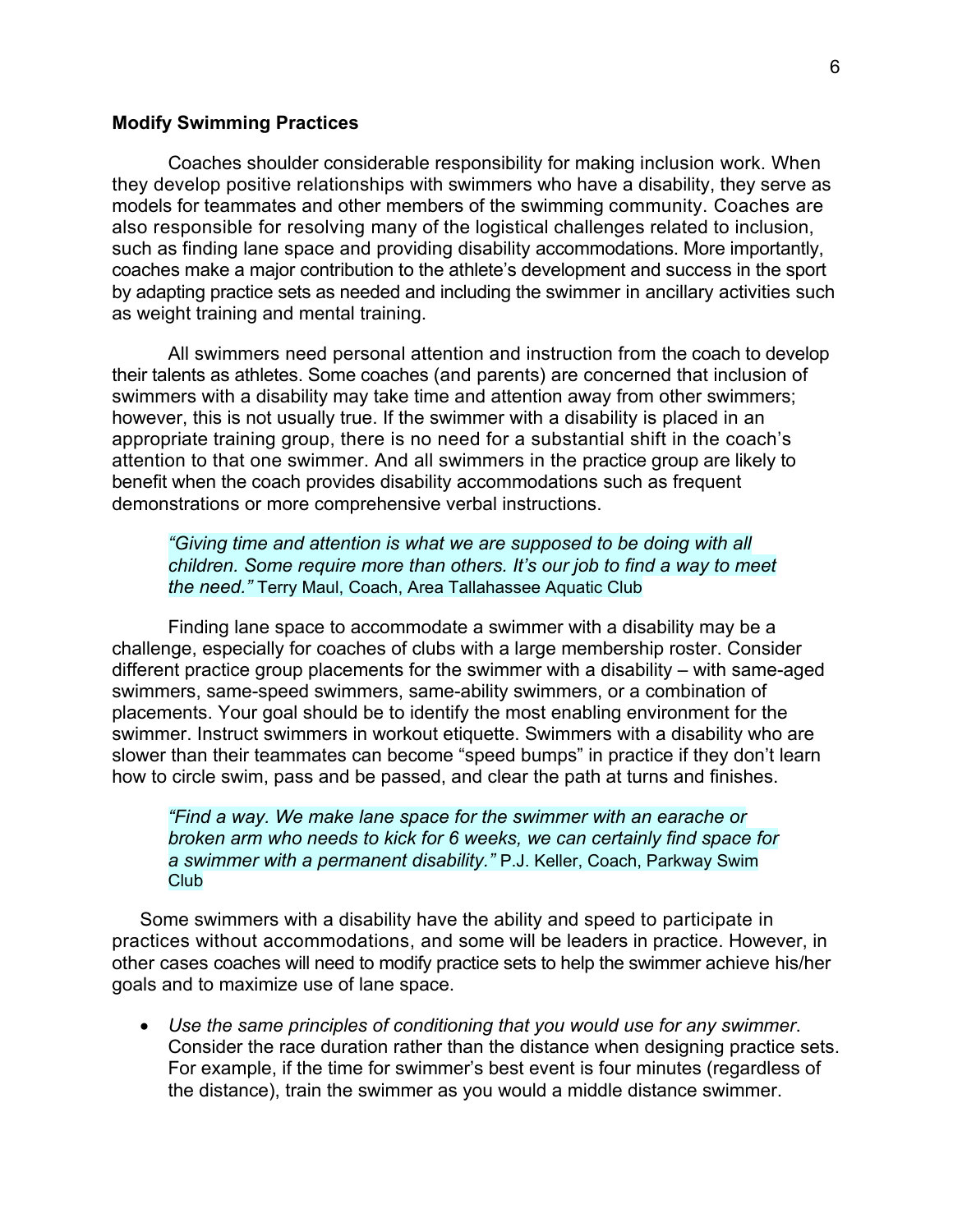- *Adapt sets as you would for swimmers who are injured*. For example, if the swimmer with a disability completes 50s in the time it takes teammates to complete 100s, the swimmer could complete half of the prescribed distances unless otherwise instructed.
- *Do not underestimate the swimmer with a disability*. All swimmers need challenging workouts to help develop skill, speed, and conditioning. Self-esteem is enhanced when the swimmer masters a difficult challenge.

*"Having to adapt the workout, set, or technique to suit the swimmer gives you a new set of challenges, but their ability to master the challenge is the reward."* Peter Banks, Coach, Brandon Blue Wave

Include the swimmer in ancillary activities such as resistance training and mental training. Alterations to resistance training exercises may include different equipment choices, using elastic bandages to help the swimmer grip the apparatus, or helping the swimmer to maintain a stable position on the apparatus. Use common-sense adaptations to mental training. For example, allow deaf swimmers to keep their eyes open during relaxation training, and position yourself so that they can read your lips or signed instructions. Focus on all of the senses – vision, hearing, proprioception, etc. – when conducting visualization sessions. Treat the swimmer with a disability as you would any other swimmer.

#### **Include in Meets**

Most swimmers with a disability enjoy competing in local USA Swimming meets because they can test themselves against fast, skilled swimmers, and they can participate with their friends and teammates. Their coaches typically insist upon participation in meets to help gauge the effectiveness of practices in improving skill, speed, and conditioning and because of the contributions the swimmer can make to the team effort. Here are some ways that the coach can help to make meets a successful and fun experience for swimmers with a disability.

- Help the swimmer to set reasonable but challenging performance goals. Advise the swimmer that s/he will be competing against swimmers who do not have disabilities, and that there are no special events or classifications for swimmers with a disability in USA Swimming meets. Encourage the swimmer to focus on personal-best performances, especially if s/he is likely to be slower than other swimmers in the meet.
- Expect the swimmer to demonstrate as much personal independence as possible. Some swimmers need help from personal assistants (usually friends or family members) who provide disability-specific help to the swimmer such as interpreting for swimmers who are deaf, "tapping" for swimmers who are blind, and helping with transfers for wheelchair users. Because independence contributes to the swimmer's self-esteem and because the use of personal assistants is restricted at major disability-specific national and international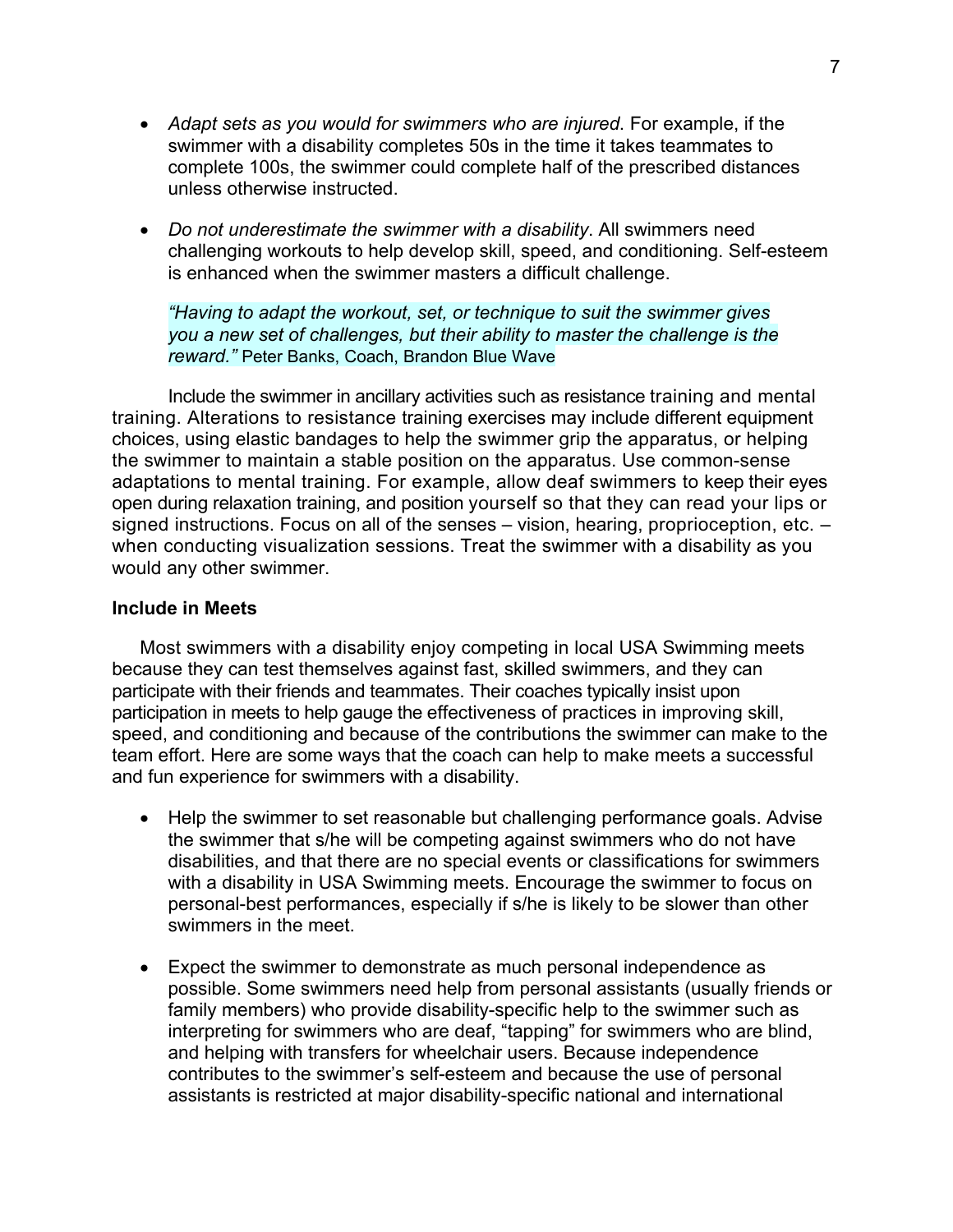meets, coaches should encourage swimmers to gradually reduce reliance on personal assistants as they become older and more skilled. Personal assistants: (a) are not required to be members of USA Swimming; (b) do not have the benefit of USA Swimming general liability or excess accident insurance unless they are members of USA Swimming; (c) may not coach unless registered as coach members; and (d) must not interfere with meet operations.

- Request facility accommodations such as preferred parking, wheelchair seating, use of a service animal, or an additional strobe light from the meet director at the time entries are submitted. The meet host will be more prepared to address the swimmer's needs if given advance notice.
- Request rule modifications or accommodations to the actual competition from the referee. Per Article 105, the coach (or swimmer) is responsible for describing the swimmer's disability and requesting specific accommodations or rule modifications. Examples include but are not limited to personal assistants, special seeding, unique starting positions, use of tappers, and rule modifications. Special seeding may include swimming out-of-event (e.g., completing a 100 while other swimmers in the event complete a 200); swimming out-of-age group (e.g., a 13-year-old swimmer competing in an 11-12 event); and special lane assignments (e.g., placing a deaf swimmer in a position to see the starter's movements and strobe light). Coaches should consider issues such as fairness to the swimmer with a disability, fairness to other swimmers, and the meet timeline when making requests.
- Know the LSC policy on inclusion of swimmers with a disability. For example, are time standards waived for regular season meets? May the swimmer request to participate in time trials? What is the LSC policy about inclusion in championship meets? Notify the meet director and/or meet referee if such modifications to administrative procedures (see Article 202.2.13 of the rule book) are essential to the swimmer's success.
- Remind the referee prior to each session if the swimmer needs accommodations that affect officiating such as special placement of a strobe light, use of tappers, or an in-water or sitting start. This will help officials to provide appropriate accommodations without focusing undue attention on the swimmer. The referee will notify other officials as needed.
- Expect your swimmer to comply with USA Swimming rules and expect officials to apply those rules. Officials follow the principle that if a swimmer uses a body part for propulsion, it is judged according to the technical rules. Article 105 of the USA Swimming rule book provides additional guidelines about officiating swimmers with a disability.
- Obtain proof-of-time to support applications for American/World Records for submission to organizations such as U.S. Paralympics and U.S. Deaf Swimming,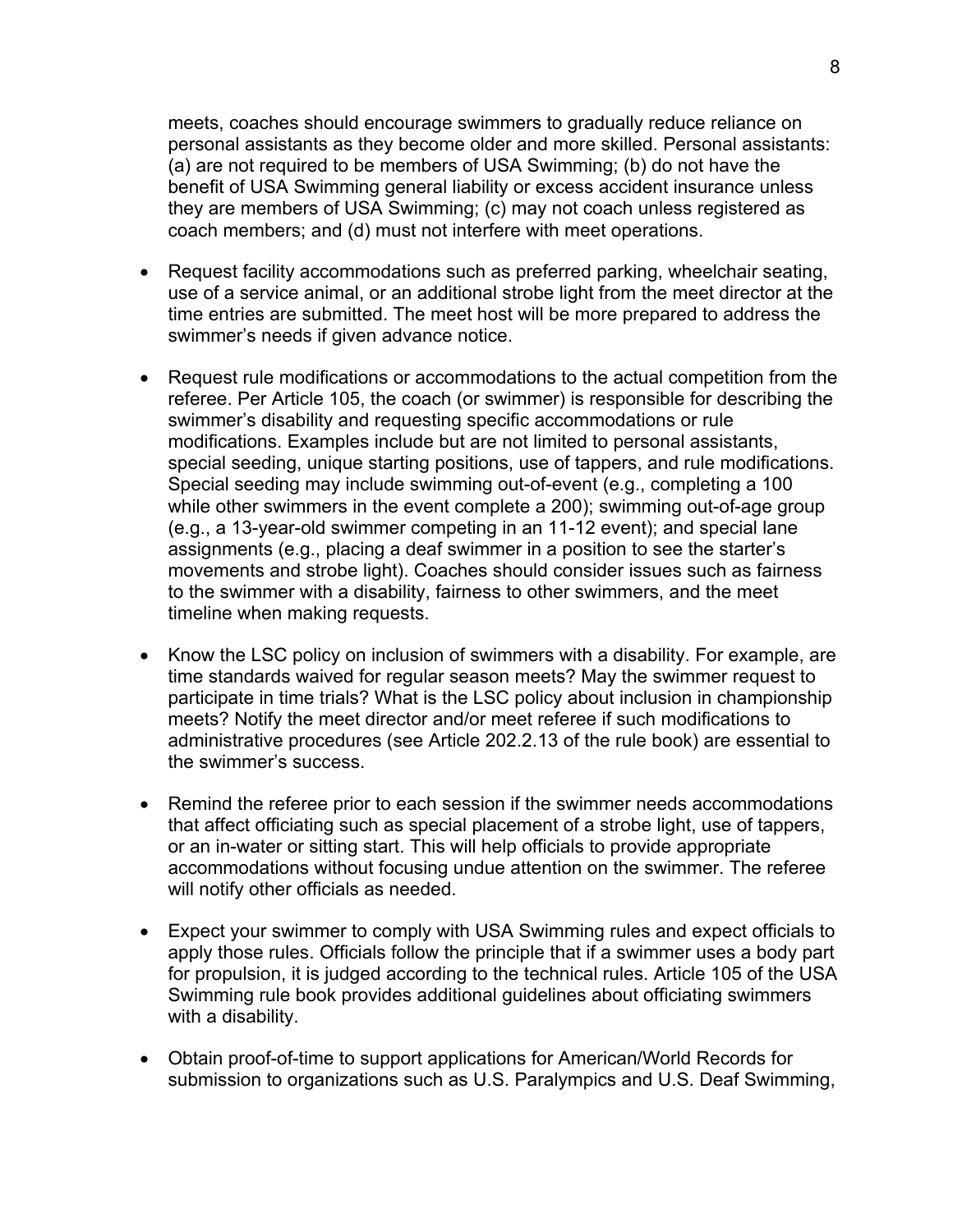as well as to prove qualifying time standards for major disability-specific competitions.

• Advocate for the swimmer. Encourage meet directors, officials, and the LSC to implement the LSC inclusion policy. Per Article 105, the coach is responsible for notifying the meet referee about the swimmer's disability and requested accommodations. It is courteous to notify meet management with advance notice about participation of a swimmer with a disability. Remember that attitudes are easier to change when you set a positive example and when you educate rather than confront.

# **Consider Disability-Specific Competitions**

In addition to "regular" USA Swimming meets, swimmers with a disability have opportunities to compete in disability-specific meets. At these meets, swimmers are typically classified according to ability/disability prior to the meet, with separate events conducted for swimmers in the various classifications. Swimmers with physical disabilities are placed into one of ten classifications based upon functional swimming abilities. Swimmers who are blind fall into one of three classifications according to the extent of vision loss. There is one classification designated for swimmers with cognitive disabilities and one classification for swimmers who are deaf.

At first, encouraging a swimmer to compete in disability-specific competitions may seem contradictory to the philosophy of inclusion. However, success in disabilityspecific meets often motivates swimmers with a disability to persist in the sport and helps them to gain the confidence needed to compete against swimmers who do not have disabilities in "regular" meets. Other advantages include additional opportunities for awards and recognition, as well as the opportunity for travel and to qualify for international teams.





Major disability-specific meets include the quadrennial Paralympic Games, Deaflympics, and Special Olympics World Games, as well as the U.S. Paralympics CAN-AM Championships which are held twice each year.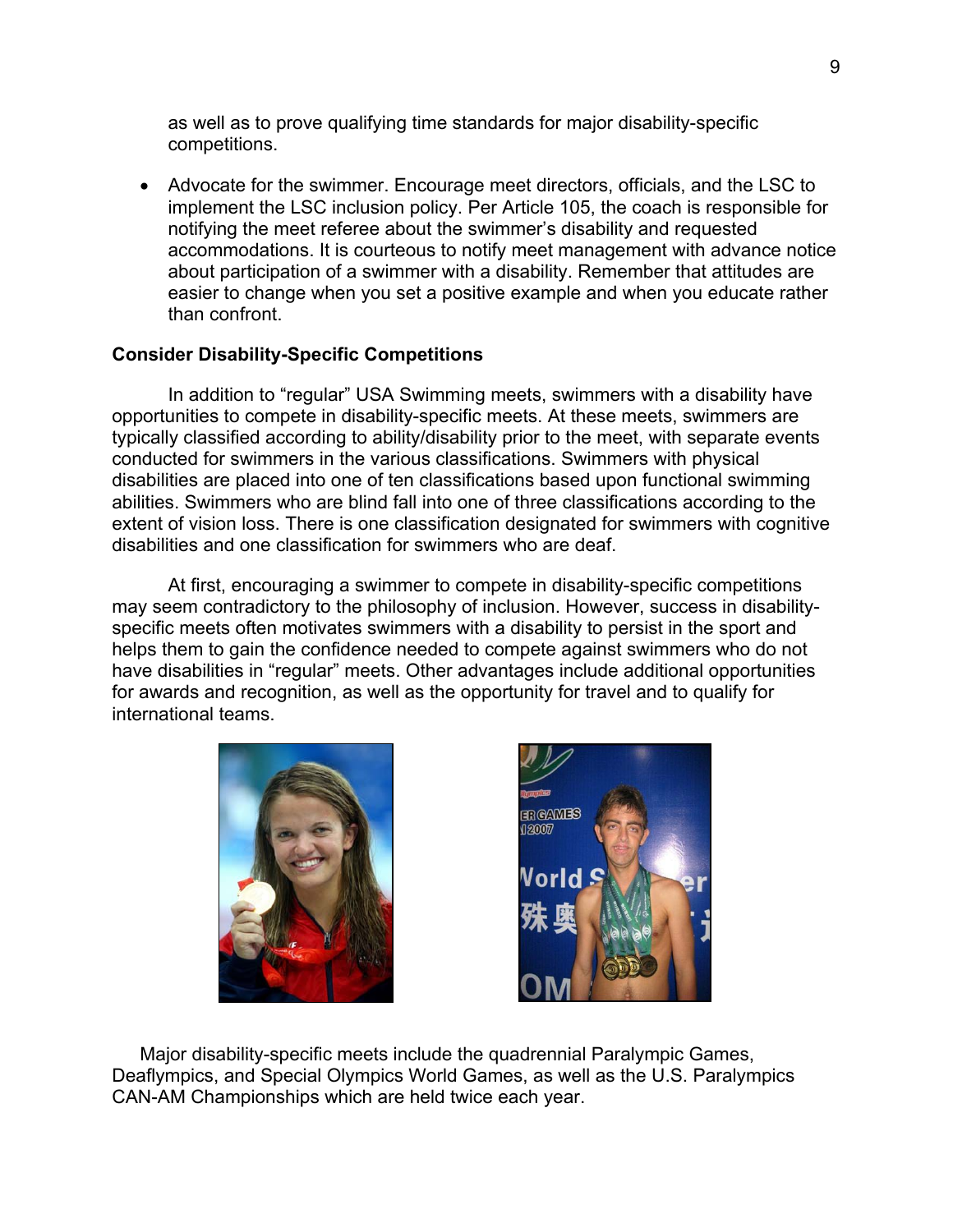- The *U.S. Paralympics CAN-AM Championships*. U.S. Paralympics is a division of the U.S. Olympic Committee that offers elite level competition for athletes with physical disability or vision impairment. U.S. Paralympics Swimming and the Swimming Canada Paralympic program collaborate to host two championship meets each year that alternate between U.S. and Canadian locations. These meets are contested in a 50 meter facility. Participation requires International Paralympic Committee (IPC) classification and achievement of established time standards that vary according to classification. These standards must be achieved at legitimate competitions. More information can be found at www.usparalympics.org.
- *Paralympic Games*. The "*Para"lympic Games* is the "parallel" sporting event to the "O"lympic Games for athletes with a disability. It is the ultimate competition goal for swimmers with physical disability or vision impairment. The Paralympic Games are held once every four years immediately following Olympic Games, utilizing the same facilities and competition venues. Swimmers qualify for Team USA through their performances at the U.S. Paralympics Trials Meet (see above for U.S. Paralympics info). Consult the International Paralympic Committee web site (www.paralympic.org) for more information about the Paralympic Games.
- *Deaflympics*. The *Deaflympics* is the highest level of competition for swimmers who are deaf and hard of hearing. They are held once every four years in the year following the Olympic Games (odd numbered years). Swimmers qualify for the USA team through their performances at designated competitions. Participation requires membership in USA Deaf Sports Federation and U.S. Deaf Swimming. Swimmers are required to compete at the Deaf Trials event and submit best times for consideration for selection to the National Team. Consult the Deaflympics web site www.deaflympics.com and the USA Deaf Sports Federation (www.usdeafsports.org) for more information
- *Special Olympics World Games*. The Special Olympics World Summer Games are conducted every four years in the years prior to Olympic Games. The Games celebrate and recognize the achievements of athletes with cognitive disabilities from throughout the world. Participating swimmers are nominated by their national Special Olympics organizations using criteria such as swimming performances, ability to manage a lengthy trip under the supervision of coaches rather than parents, and history of participation in the Special Olympics program. Consult the Special Olympics International web site (www.specialolympics.org) for more information about the World Summer Games, and consult your area or state Special Olympics office to learn more about selection criteria.
- *Down Syndrome World Swimming Championships*. The Down Syndrome International Swimming Organization (www.dsiso.org) conducts world championship swimming meets every two years. Eligibility consists of qualifying time standards, as well as medical proof that the swimmer does indeed have Down syndrome.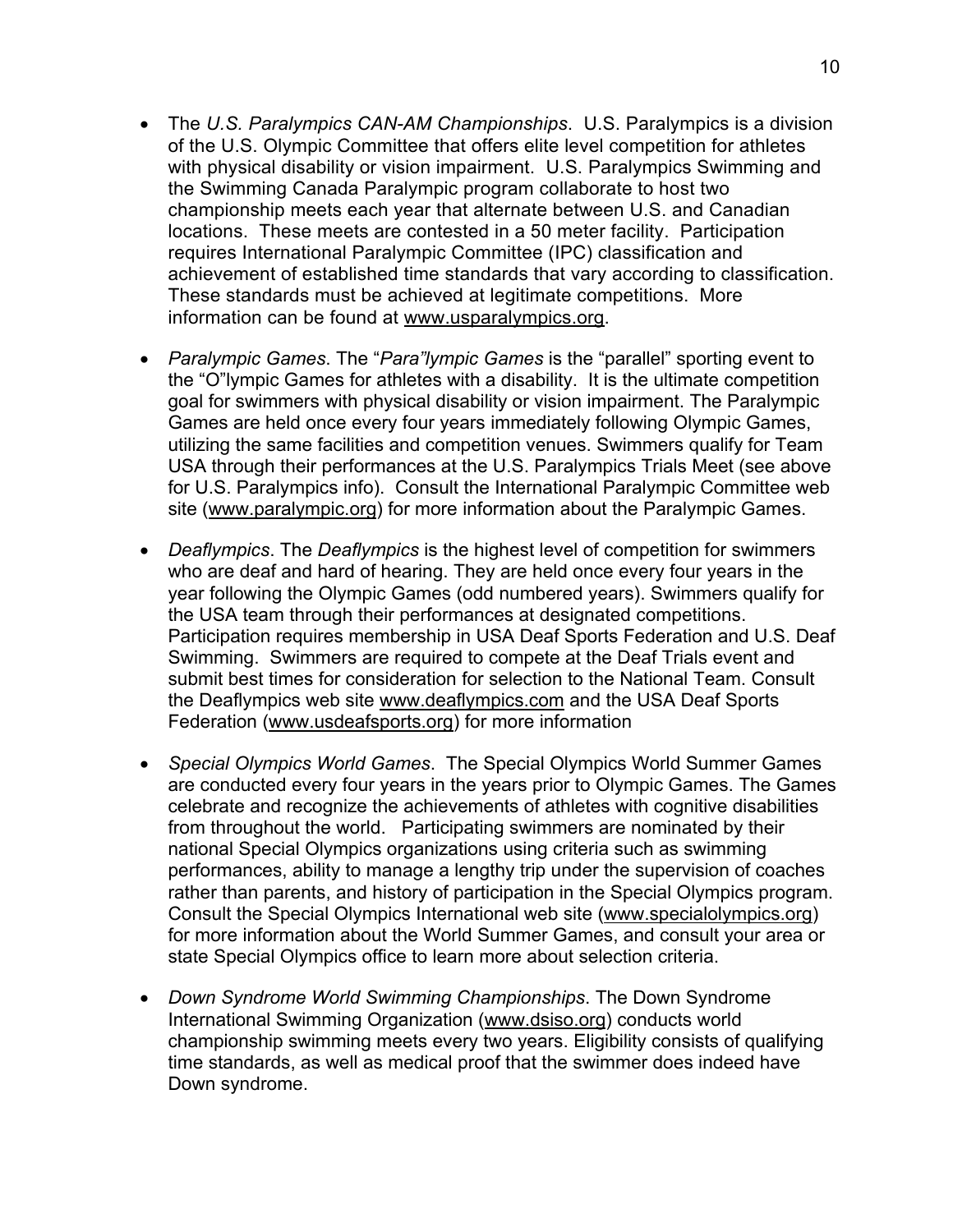Coaches can facilitate a swimmer's participation in disability-specific meets by learning about eligibility requirements and qualifying time standards, helping the swimmer to obtain proof-of-time to support meet entries, and requesting time trials at local meets when needed to provide opportunities to qualify for big meets, especially in events such as the 50 y/m stroke events and the 150 y/m IM that may not be offered for the swimmer's age group in USA Swimming meets.

*"Illinois Swimming recognizes swimmers with disabilities at their annual awards banquet. This support encourages swimmers to compete in local meets and showcases their abilities to the swimming community."* Pamela Redding, Coach, Rehabilitation Institute of Chicago Wave Swim Team

#### **Use Disability Accommodations**

Most accommodations needed by swimmers with a disability are common-sense changes to coaching methods or practice facilities that involve little or no cost to the club. In some cases, the swimmer with a disability simply needs your permission to provide his/her own accommodations, such as a parent or friend to help with personal care in the locker room. The following guidelines should be useful to coaches; however, remember that accommodations should be tailored to the individual's unique needs.

• *Swimmers who are deaf*. Speak slowly and face the swimmer when giving instructions to facilitate lip-reading. Use a chalkboard or white board to communicate practice sets. Learn sign language, at least enough to communicate typical instructions, corrections, praise, and greetings. Use handouts, e-mail, or web sites to communicate information such as practice times, meet schedules, or team policies. At swimming meets, ask the referee to seed the swimmer where s/he can see the strobe light, reposition the strobe light where it can be seen more easily, and to move the strobe light or use an auxiliary strobe light for backstroke events or a start at the opposite end of the pool. Be sure that someone notifies the swimmer about important announcements.

*"Caitlin is deaf, but she can beat most of my swimmers in any practice. The only limitation she has is that I need to write the workout on a dry erase board. The flip side of that is that all of my hearing swimmers no longer need me to repeat the set 10 times; they can just read like Caitlin does!"* P.J. Keller, Coach, Parkway Swim Club

• *Swimmers who are blind*. Conduct a tour for the swimmer to orient him/her to the practice facility. Use rich verbal descriptions and "hands-on" demonstrations to communicate instructions and stroke techniques. Teach the swimmer how to use training equipment safely and effectively. Develop a reliable method of warning the swimmer of impending turns or finishes if s/he is unable to see the end of the pool – possibilities include tapping the swimmer's body with a long soft-tipped pole, a system that drips water on the swimmer as s/he passes under the backstroke flags (possibly a sprinkler hose attached to the flags), or an underwater sound source. Keep the pool deck and other traffic areas as free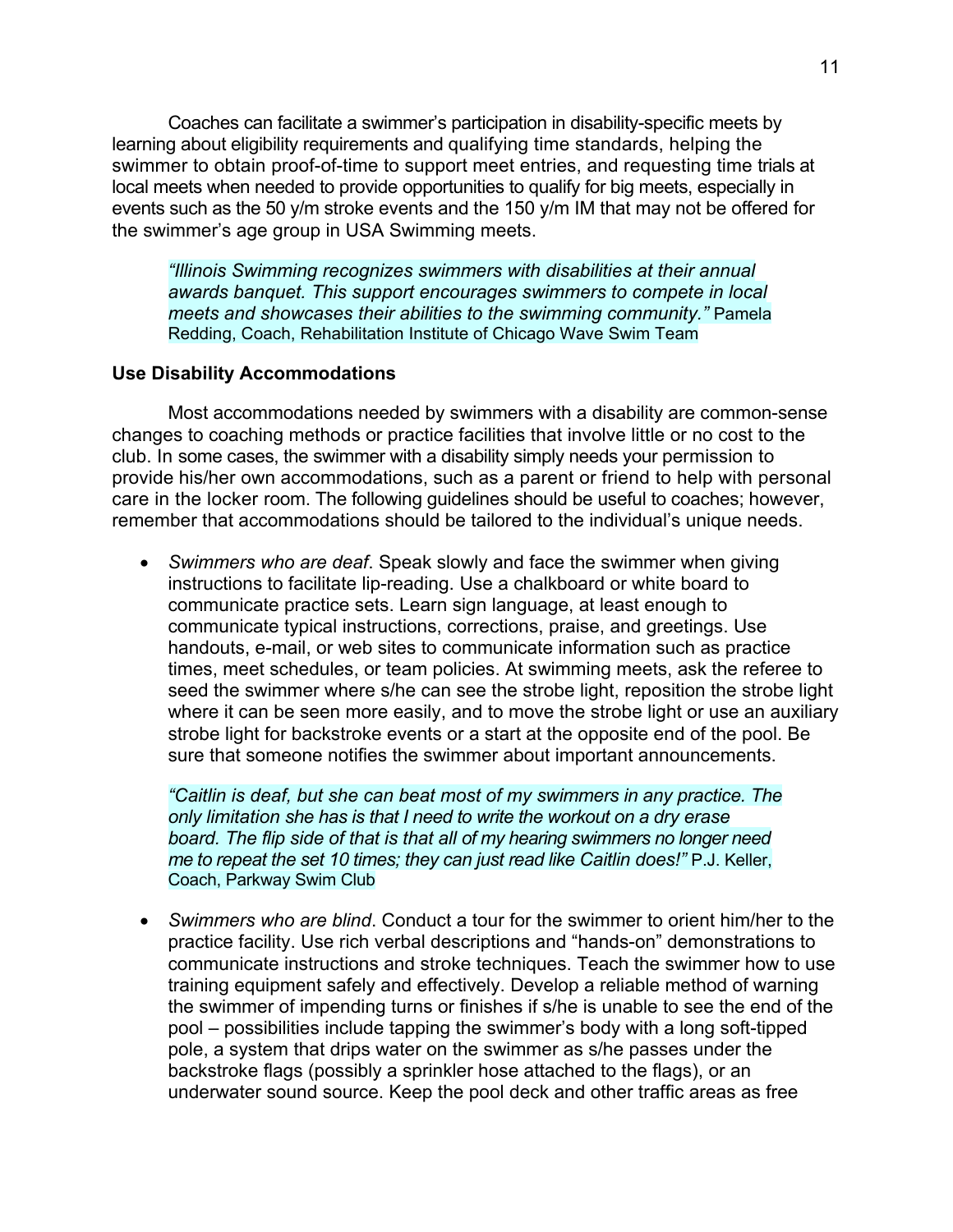from obstacles as possible. Service dogs help some blind swimmers to be more independent, and should be permitted on the pool deck. At swimming meets, inform the referee and meet director if the swimmer needs help locating and stepping onto the starting block, if the swimmer needs tapping, or if the swimmer needs a service dog.

- *Swimmers with cognitive disabilities*. Ability to understand instructions will vary considerably across swimmers. Some need simple vocabulary. Some benefit most from one-part or two-part directions. Some need demonstrations coupled with verbal instructions. Many swimmers with cognitive disabilities learn better when instructions are reviewed frequently. At meets, a buddy can help by facilitating communication and by reminding the swimmer about meet routines and procedures. Swimmers with cognitive disabilities usually benefit from following an established routine and rehearsing meet procedures.
- *Swimmers with physical disabilities*. Keep the pool deck and other traffic areas as free from obstacles as possible to accommodate swimmers who use mobility equipment such as wheelchairs, crutches, or walkers. Heavy doors should be propped open or removed. Use common-sense accommodations such as mats at pool-edge to facilitate safe wheelchair transfers, towels on starting blocks to prevent abrasions, and non-skid step stools in locker rooms for dwarf athletes (and younger age-group swimmers) to reach shower controls and other appliances. Most swimmers with physical disabilities enter and exit the water independently; however, some athletes may need help from a "lifter." Finally, it is polite to sit or kneel when speaking to a wheelchair user or someone of short stature so that the swimmer doesn't need to look up to see you.

# **Promote Safety**

Many coaches fear that safety is a bigger concern for swimmers with a disability than for other swimmers; however, this is rarely the case. With a few common-sense precautions, most safety risks can be minimized or eliminated.

*"Safety is enhanced when people are "on their toes" or aware. Having a special needs swimmer in the water heightens the coach's awareness and everyone benefits."* Mick & Sue & Kent Nelson, Coaches, Turtles USA Swim Club

- *Emergency action plan*. Consider the adequacy of emergency signals for swimmers who have disabilities. Visual signals are needed by persons who are deaf, and auditory signals are needed by persons who are blind. Develop an evacuation plan that specifies assistance for swimmers who are blind or those who have cognitive or physical disabilities. Remember that elevators may be inoperable in an emergency.
- *Slippery pool deck*. A slippery deck is especially hazardous for swimmers who use mobility equipment such as crutches, canes, and walkers. Many slips and falls can be prevented by keeping the pool deck as clean and dry as possible.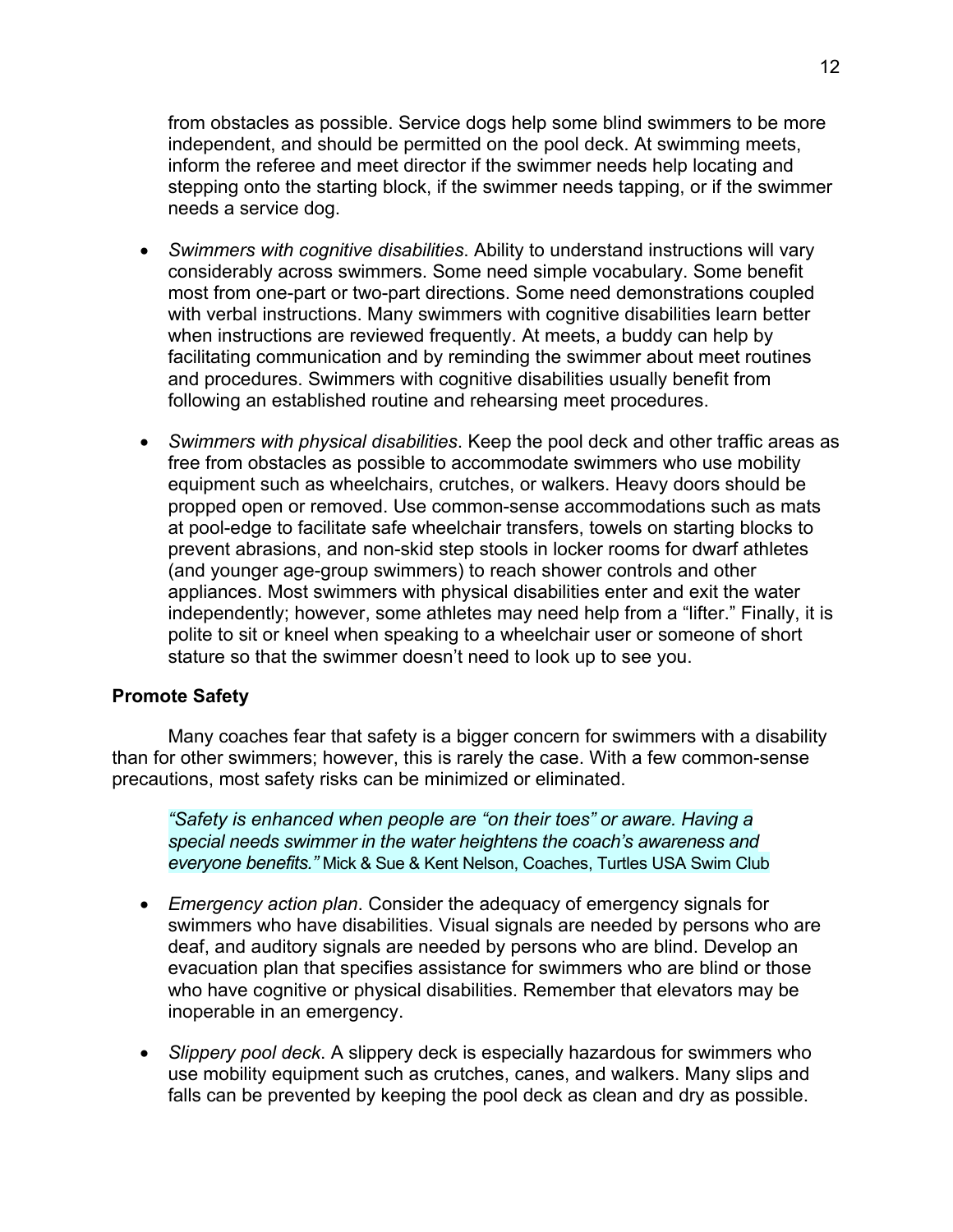- *Cluttered pool deck*. A cluttered pool deck impairs mobility for swimmers who are blind and for those who use wheelchairs or other mobility equipment. Keep traffic areas clear of obstacles to prevent accidents. Personal equipment such as wheelchairs, prostheses, or other mobility equipment should be moved to a safe location during practice and returned to the swimmer when s/he exits the pool.
- *Sharp lane lines*. Sharp-edged lane lines may be an unavoidable problem for some swimmers who are blind, causing cuts, scrapes, and bruises; however, this problem can be minimized during practice by wearing gloves or taping the hands/fingers and wearing "water shoes". Lane lines should be inspected regularly, and broken parts should be replaced.
- *Health concerns*. Some swimmers have health conditions such as seizures, lack of sensitivity to touch or pain, brittle bones, lower maximum heart rate, temperature regulation problems, or latex allergies that may affect their participation in swimming practices. A meeting should be held to discuss the demands of the sport, safety risks, and methods of minimizing the risks so that the swimmer and his/her parents can make an informed decision about joining the team and so that the coach is aware of common-sense accommodations that promote safety.
- *Foot safety*. Wearing "water shoes" can save swimmers who have little or no function or feeling in their feet from many scrapes and bruises. Note that footwear with flotation qualities (e.g., neoprene socks or stump socks) are not allowed in competition.

*"My head age group coach and I sat down with Lauren's parents and Lauren to talk to them about any special needs Lauren might have [because of a brittle bone condition]. We were especially concerned about her colliding with others and injuries that might occur. Lauren and her family were very aware of any potential problems, but felt the benefits of being in a competitive swimming program far outweighed the negatives."* Jim Wood, Coach, Berkeley Aquatic Club

*"Some swimmers have limbs or areas that are not sensitive to touch or pain. Make sure that exercises do not injure them. An example would be 'up and outs' at the end of the pool – they may not feel their toes dragging on the wall."*  Donald Watkinds, Coach, Peninsula Aquatic Club of San Diego

# **Conclusion**

The most important guidelines for including swimmers with a disability are captured in the following advice from coaches who have experience with inclusion.

*"Communicate with the swimmer. Don't be afraid to ask them what they can and cannot do."* Julie O'Neill, Coach, Rocket Aquatics